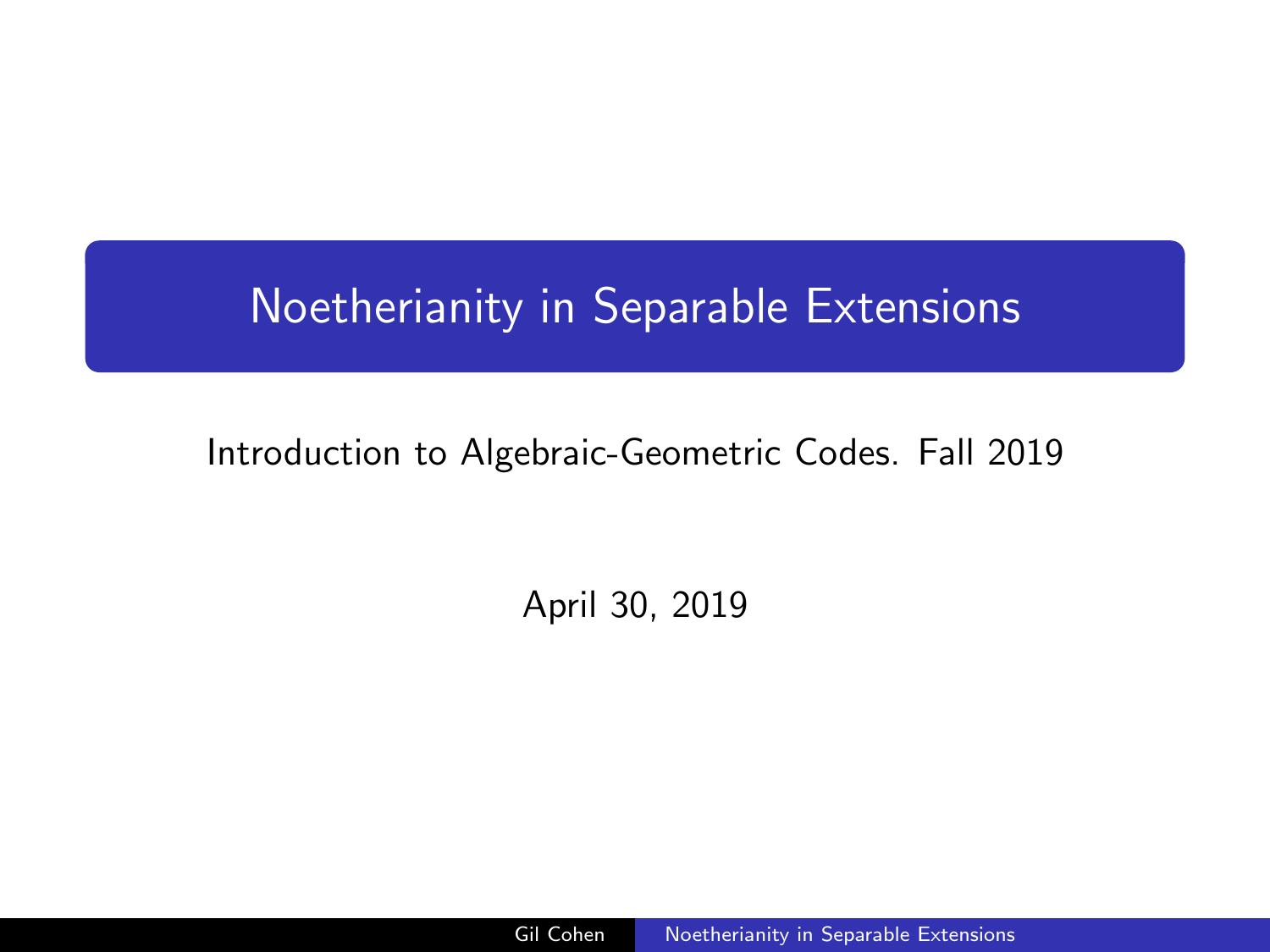## Setting (The AKLB setting)

Let A be an integrally closed domain with  $K = Frac(A)$ . Let  $L/K$ be a separable extension of degree  $[L : K] = n$ . Let B be the integral closure of A in L.

## Claim

In the AKLB setting, there exists  $\beta \in B$  such that  $L = K(\beta)$ .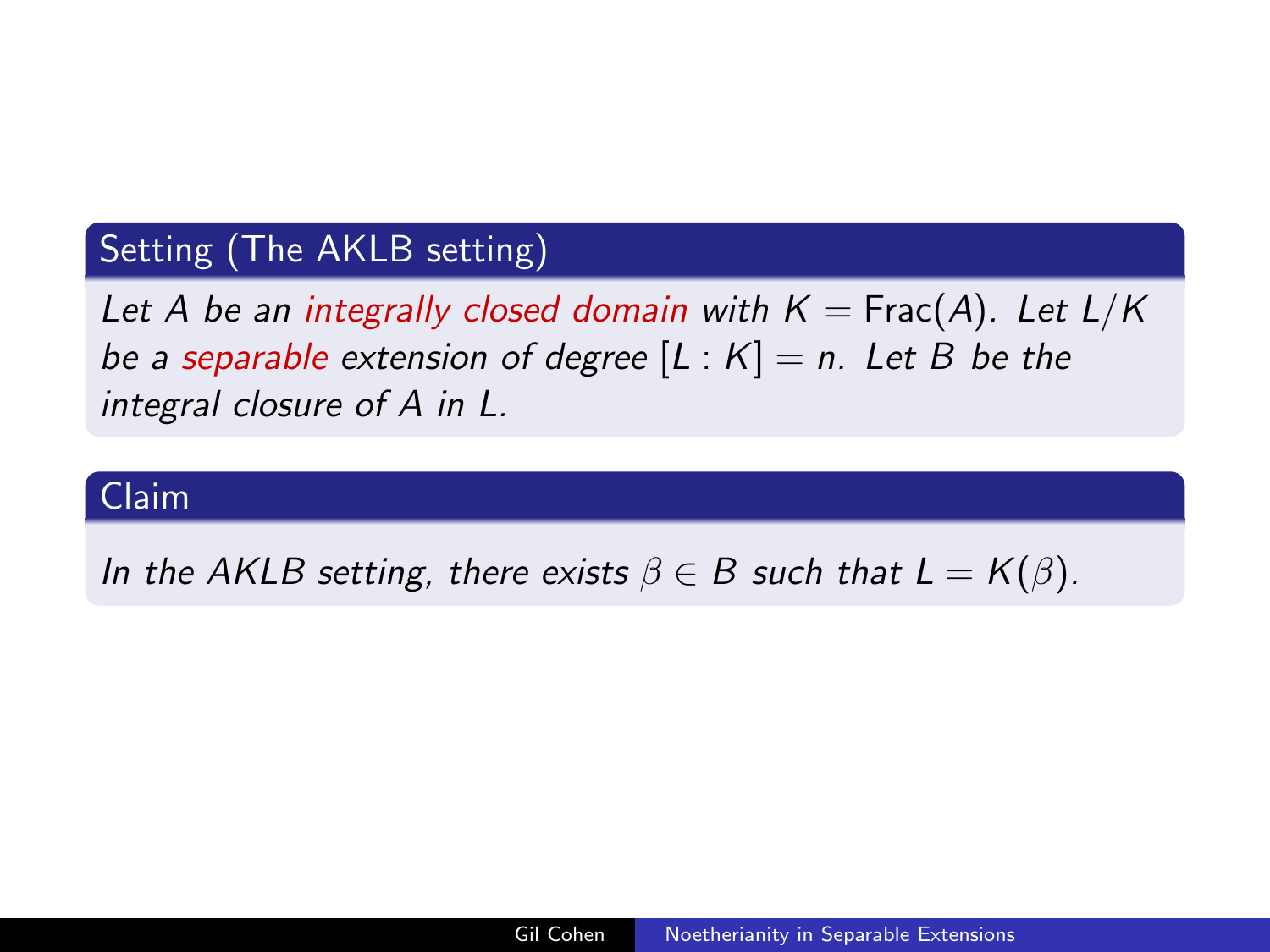We recall the following theorem from field theory.

#### Theorem

Every finite separable extension is simple.

## Proof of Claim.

 $L/K$  is finite + separable  $\implies \exists \gamma \in L$  s.t.  $L = K(\gamma)$ . Recall that " $L = B/A$ "  $\implies \exists \alpha \in A, \beta \in B \ \gamma = \beta/\alpha$ .  $\implies$   $L = K(\gamma) = K(\beta/\alpha) = K(\beta)$ .

Another theorem we recall here without a proof.

#### Theorem

Let  $L/K$  be an algebraic extension. Let S be all elements in L that are separable over K. Then, S is a field.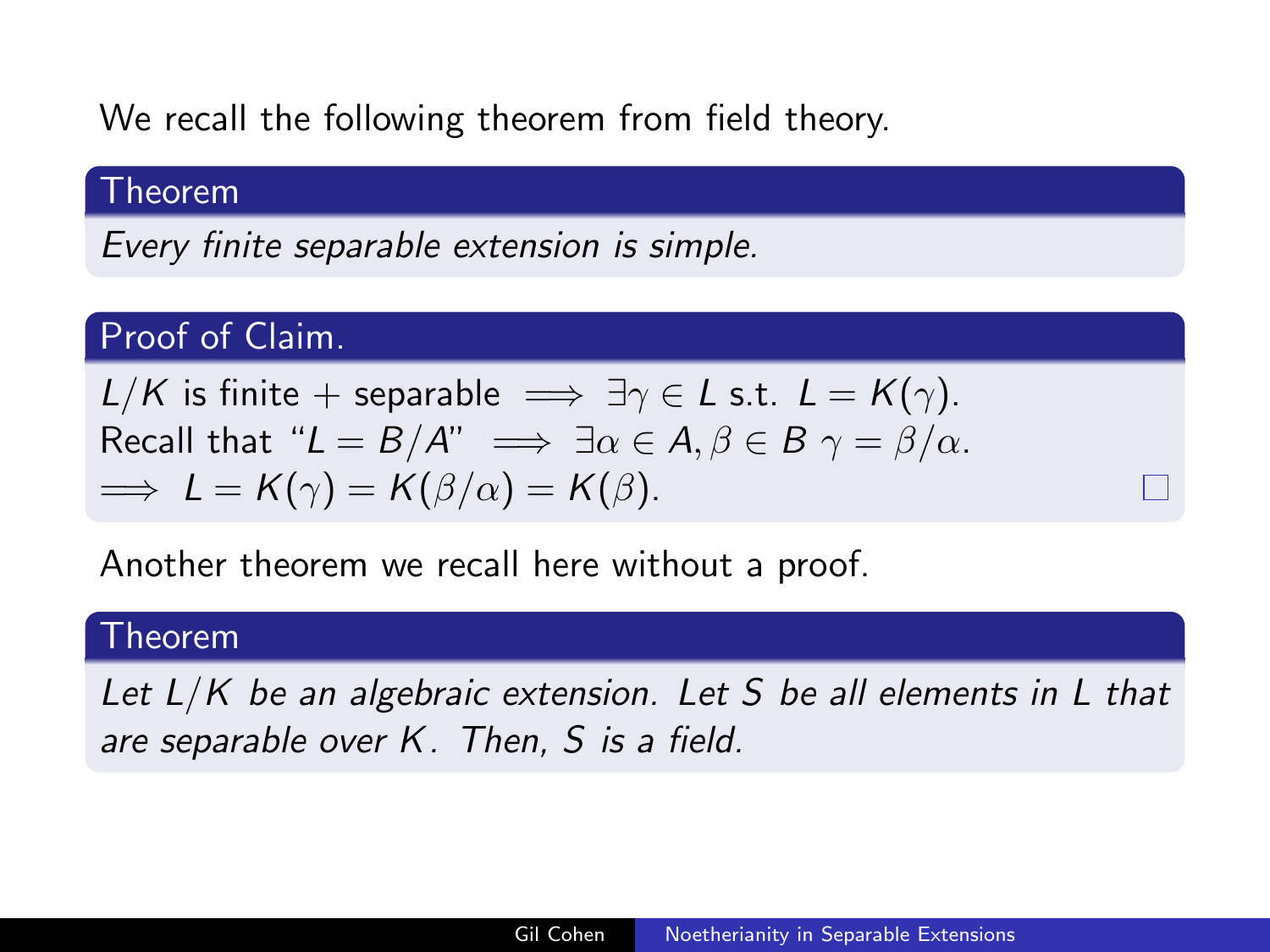#### Proposition

Assume the AKLB setting. Write  $L = K(\beta)$ . Then,  $\exists d \in A \setminus \{0\}$ s.t. the A-module B is contained in

$$
F=A\frac{\beta^0}{d}+A\frac{\beta}{d}+\cdots+A\frac{\beta^{n-1}}{d}.
$$

## Corollary (Main message from this unit!)

Assume AKLB. Then, A is noetheiran  $\implies$  B is a f.g. A-module. In particular, B is a noetheiran ring.

#### Proof of Corollary.

A noetheiran + F f.g. A-module  $\implies$  F noetherian A-module. B an A-submodule of  $F \implies B$  f.g. A-module.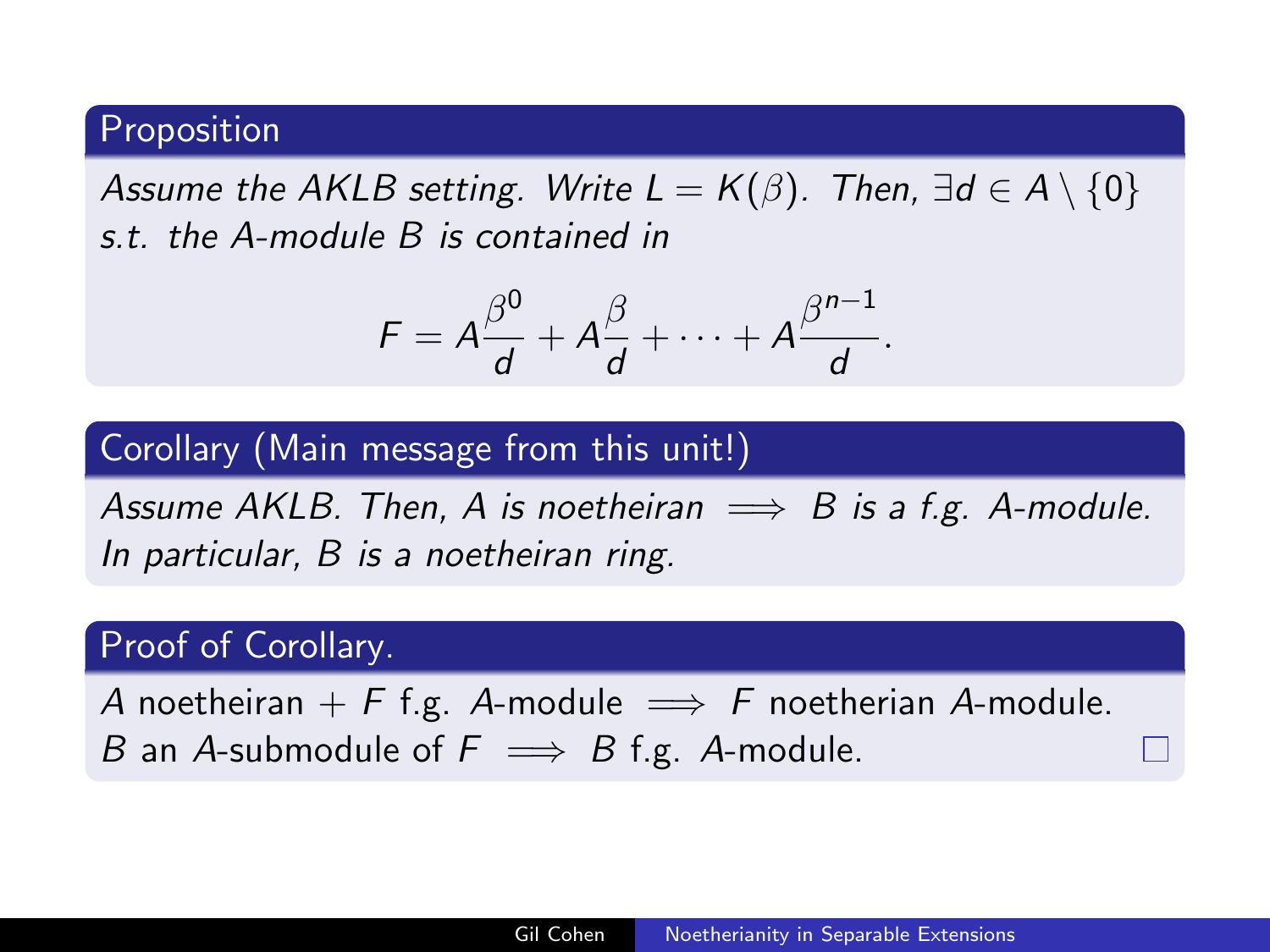#### Proof of Proposition.

Since  $L = K(\beta)$ ,  $\forall b \in B \exists x_0, \ldots, x_{n-1} \in K$  s.t.  $b = \sum_{i=0}^{n-1} x_i \beta^i$ .  $L/K$  separable of degree  $n \implies \Gamma_{L/K} = \{\sigma_1, \ldots, \sigma_n : L \hookrightarrow \overline{K}\}.$ Define the  $n\times n$  matrix  $M$  by  $M_{i,j}=\sigma_i(\beta^{j-1}).$ Observe that

$$
\left(\begin{array}{c}\n\sigma_1(b) \\
\vdots \\
\sigma_n(b)\n\end{array}\right) = M \left(\begin{array}{c}\nx_0 \\
\vdots \\
x_{n-1}\n\end{array}\right).
$$

Indeed,

$$
\sigma_i(b) = \sigma_i \left( \sum_{j=0}^{n-1} x_j \beta^j \right) = \sum_{j=0}^{n-1} x_j \sigma_i(\beta^j).
$$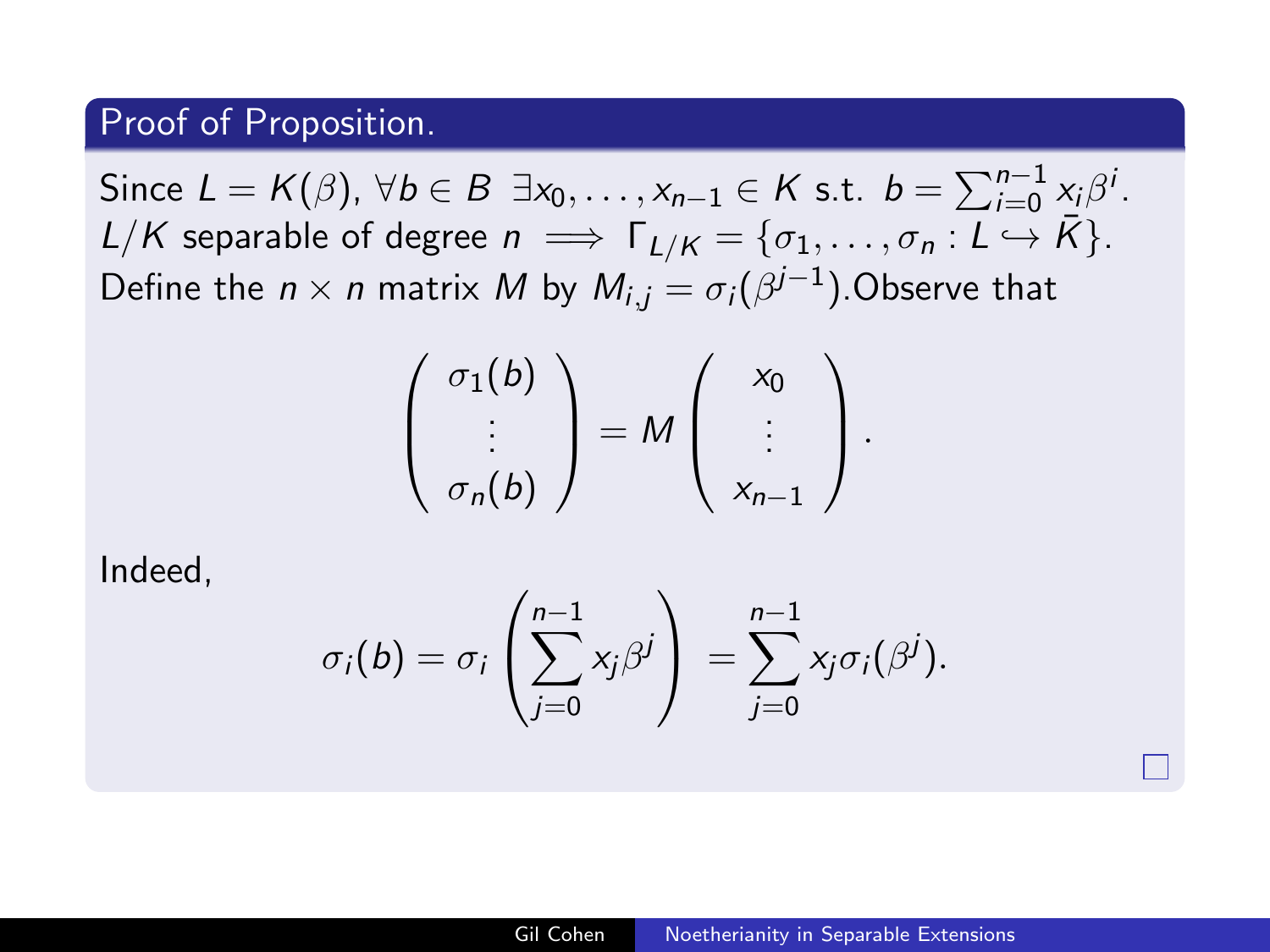## Proof of Proposition (cont.)

$$
\begin{pmatrix}\n\sigma_1(b) \\
\vdots \\
\sigma_n(b)\n\end{pmatrix} = M \begin{pmatrix}\nx_0 \\
\vdots \\
x_{n-1}\n\end{pmatrix}
$$
\n
$$
\implies M^* \begin{pmatrix}\n\sigma_1(b) \\
\vdots \\
\sigma_n(b)\n\end{pmatrix} = M^* M \begin{pmatrix}\nx_0 \\
\vdots \\
x_{n-1}\n\end{pmatrix} = \begin{pmatrix}\n\det(M) \cdot x_0 \\
\vdots \\
\det(M) \cdot x_{n-1}\n\end{pmatrix}
$$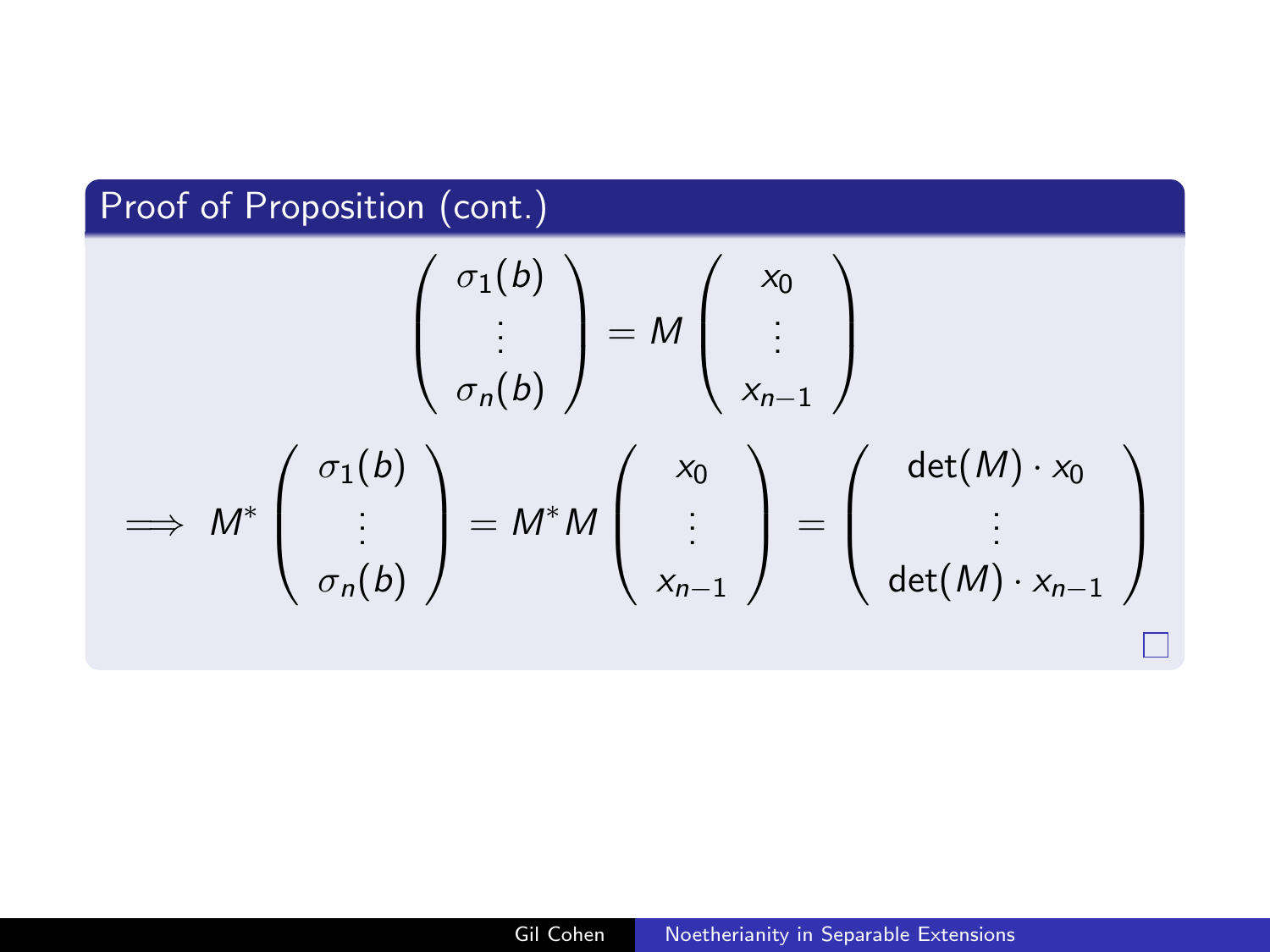Proof of Proposition (cont.)

$$
M^* \left( \begin{array}{c} \sigma_1(b) \\ \vdots \\ \sigma_n(b) \end{array} \right) = \left( \begin{array}{c} \det(M) \cdot x_0 \\ \vdots \\ \det(M) \cdot x_{n-1} \end{array} \right)
$$

 $M^*$  entries are integral over  $A$  +  $\sigma_i(b)$  integral over  $A$  $\implies$  det(M)  $\cdot x_i$  are all integral over A.

Observe that if  $\det(M) \in K^\times$  we are done! Indeed, in such case,

$$
b=\sum_{i=0}^{n-1}x_i\beta^i=\frac{1}{\det(M)}\cdot\sum_{i=0}^{n-1}(\det(M)\cdot x_i)\beta^i.
$$

 $\det(M) \in K^\times + \det(M)$  integral over  $A \implies \det(M) \in A.$ Similarly, det(M)  $\cdot x_i$  are all in A. So taking  $d \triangleq det(M)$  we would be done. However,  $\det(M)$  may not be in  $K^{\times}.$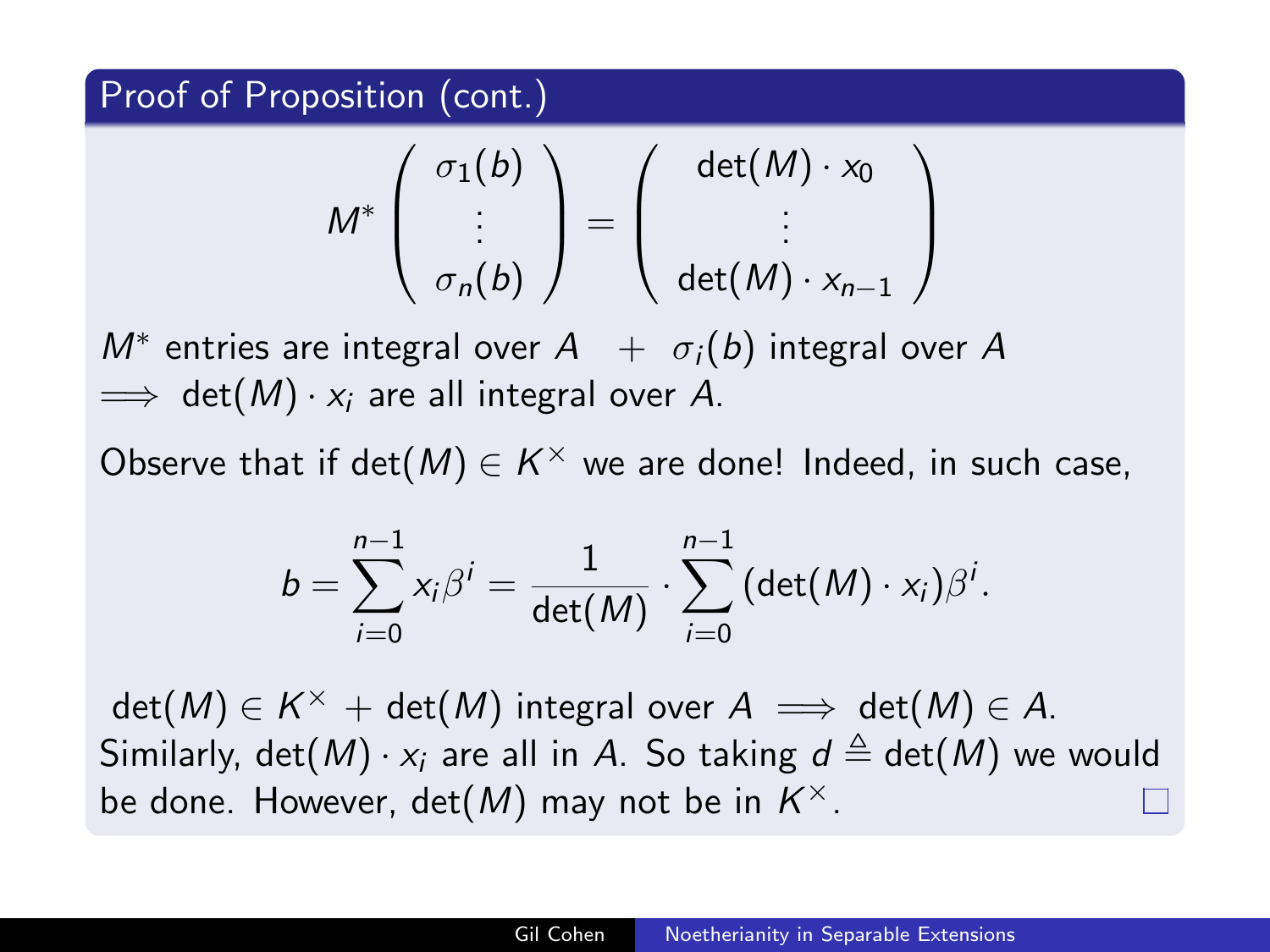## Claim

 $\det(M)^2\in\mathcal{K}.$ 

## Proof.

For simplicity, we are going to assume that  $L \subseteq \overline{K}$ . Using Steinitz's theorems one can handle the general case (try it!) Take any  $\nu \in \Gamma_K$ .  $\nu : \bar{K} \hookrightarrow \bar{K}$  an automorphism that fixes K. Observe that

$$
\{\nu\circ\sigma_1,\ldots,\nu\circ\sigma_n\}=\{\sigma_1,\ldots,\sigma_n\}.
$$

Define  $\nu \circ M$  by  $(\nu \circ M)_{i,j} = \nu(M_{i,j})$ . By the above,  $\nu \circ M$  is M up to row permutation  $\implies$  det( $\nu \circ M$ ) =  $\pm$  det(M). But det( $\nu \circ M$ ) =  $\nu$ (det(M)). So,  $\nu(\det(M))=\pm\det(M)\quad \implies \quad \nu(\det(M)^2)=\det(M)^2.$ The proof follows since det $(M)^2$  is separable over K.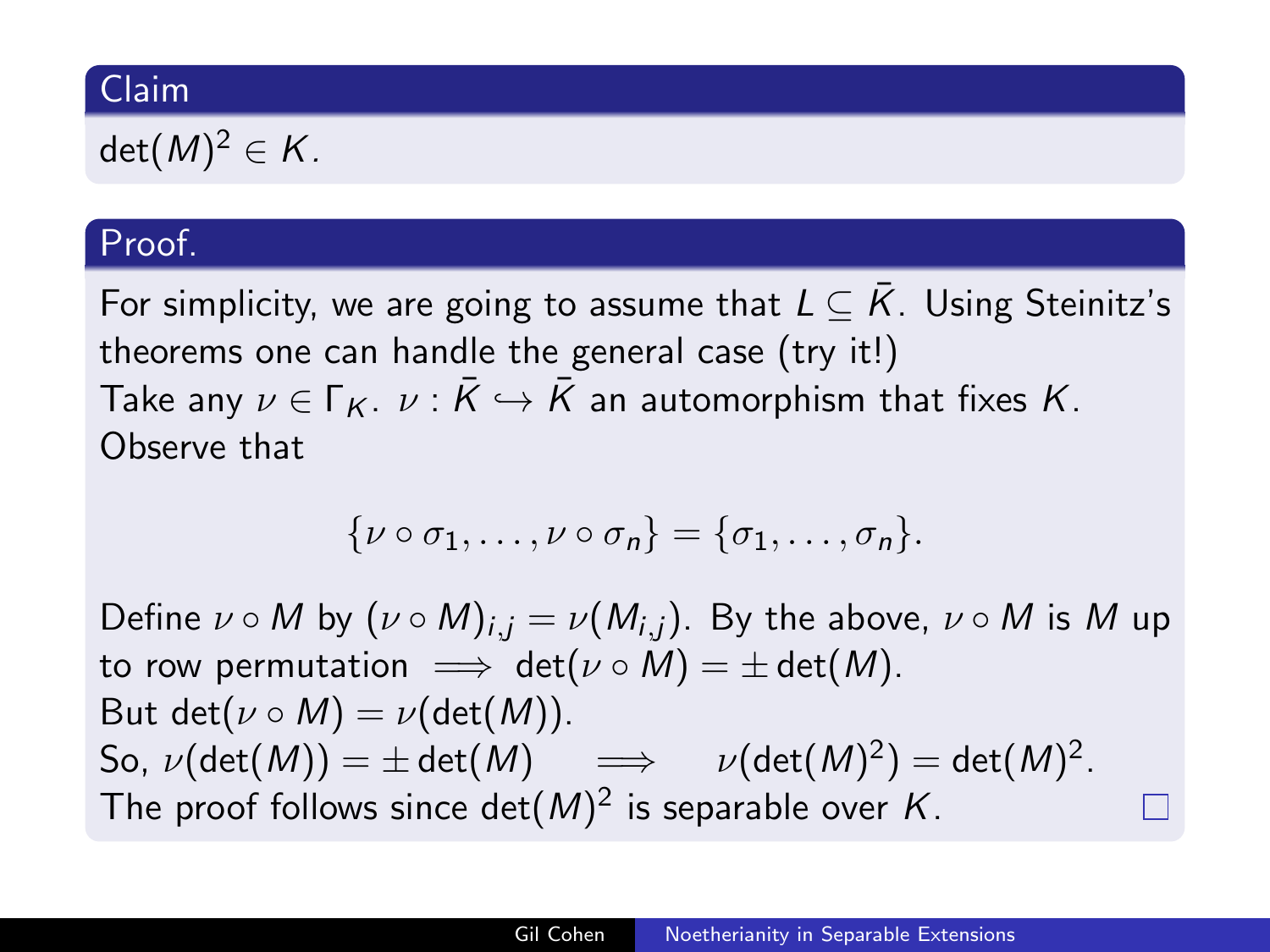## **Corollary**

 $\det(M)^2 \in A.$ 

## Proof.

 $\det(M)^2\in K^-+^-$  det $(M)$  is integral over  $A$ . The proof follows since A is integrally closed.

П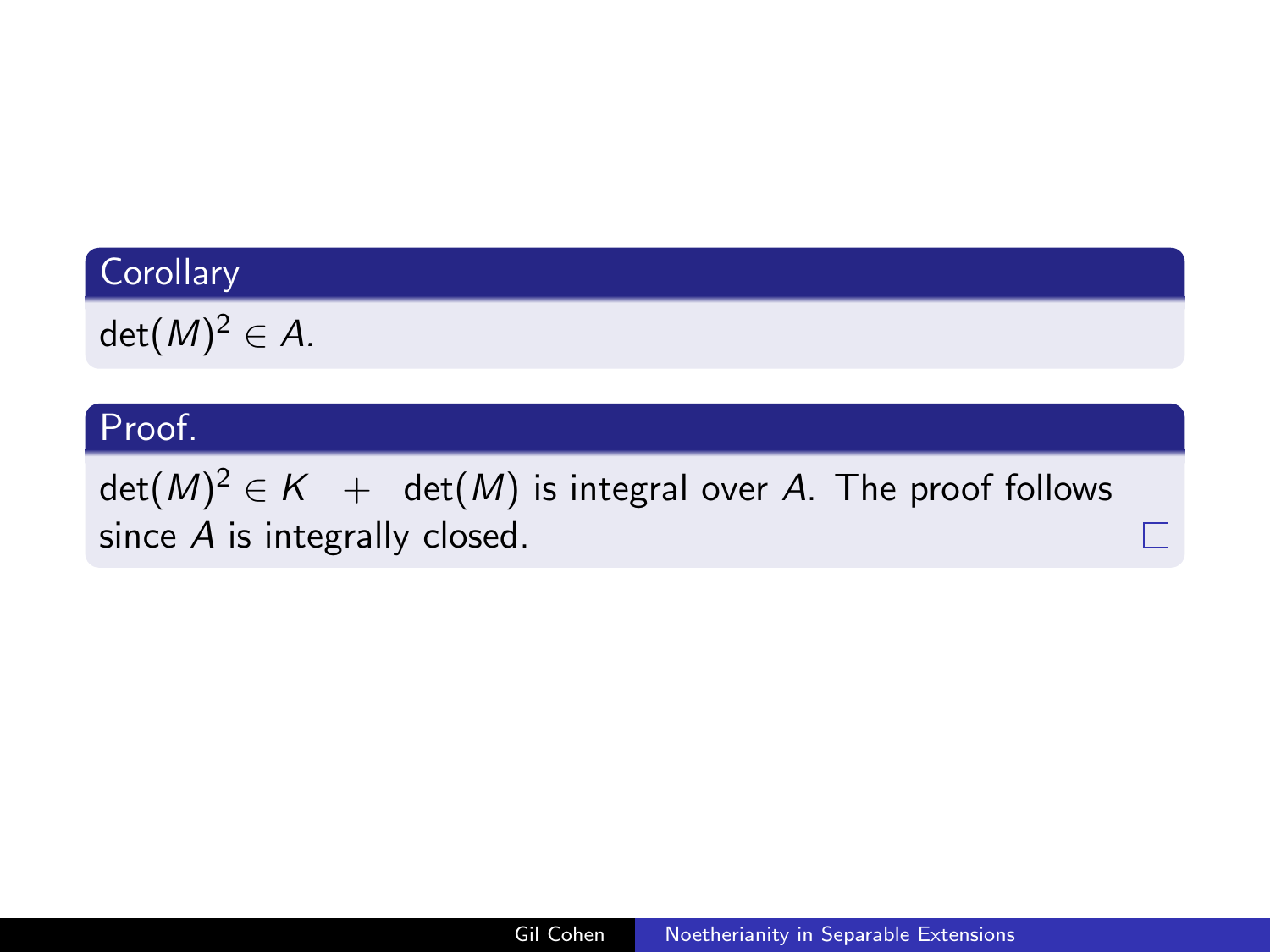## Claim

$$
\det(M)^2\cdot x_i\in A.
$$

#### Proof.

 $\det(M)^2 \cdot \mathsf{x}_i \in \mathsf{K}$  as  $\det(M)^2 \in \mathsf{K}$  and  $\mathsf{x}_i \in \mathsf{K}.$  Now,

$$
\det(M)^2 \cdot x_i = \det(M) \cdot (\det(M) \cdot x_i)
$$

and we proved that det(M) and det(M)  $\cdot x_i$  are integral over A. The proof follows as A is integrally closed.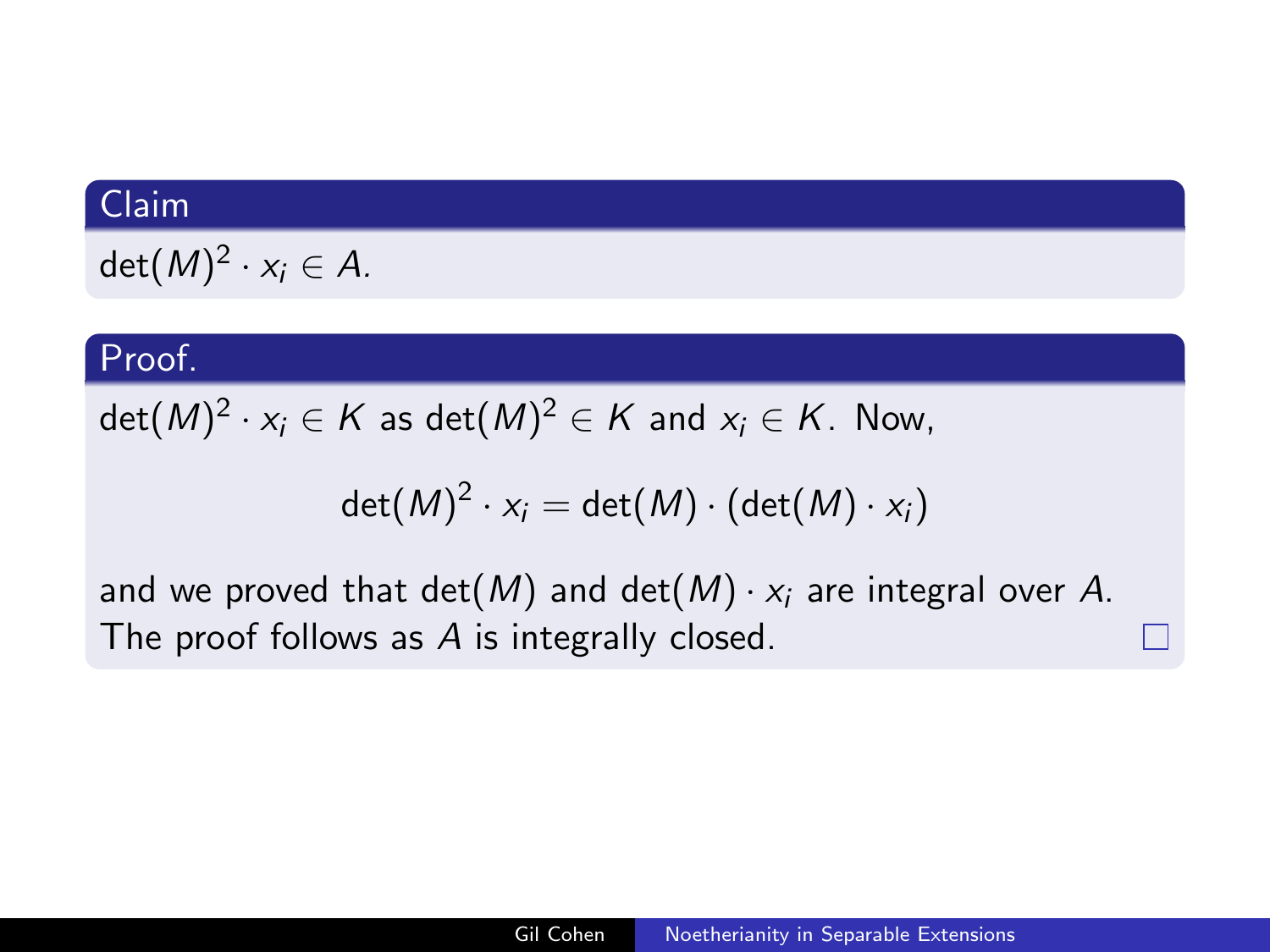## Proof of Proposition (cont.)

So we can write

$$
b = \sum_{i=0}^{n-1} x_i \beta^i
$$
  
= 
$$
\frac{1}{\det(M)^2} \cdot \sum_{i=0}^{n-1} (\det(M)^2 \cdot x_i) \beta^i.
$$

Observe that  $\det(M)^2 \in A$  and  $\det(M)^2 \cdot x_i \in A$  as stated. Only thing left is to show that  $\det(M)^2 \neq 0$  (check!)